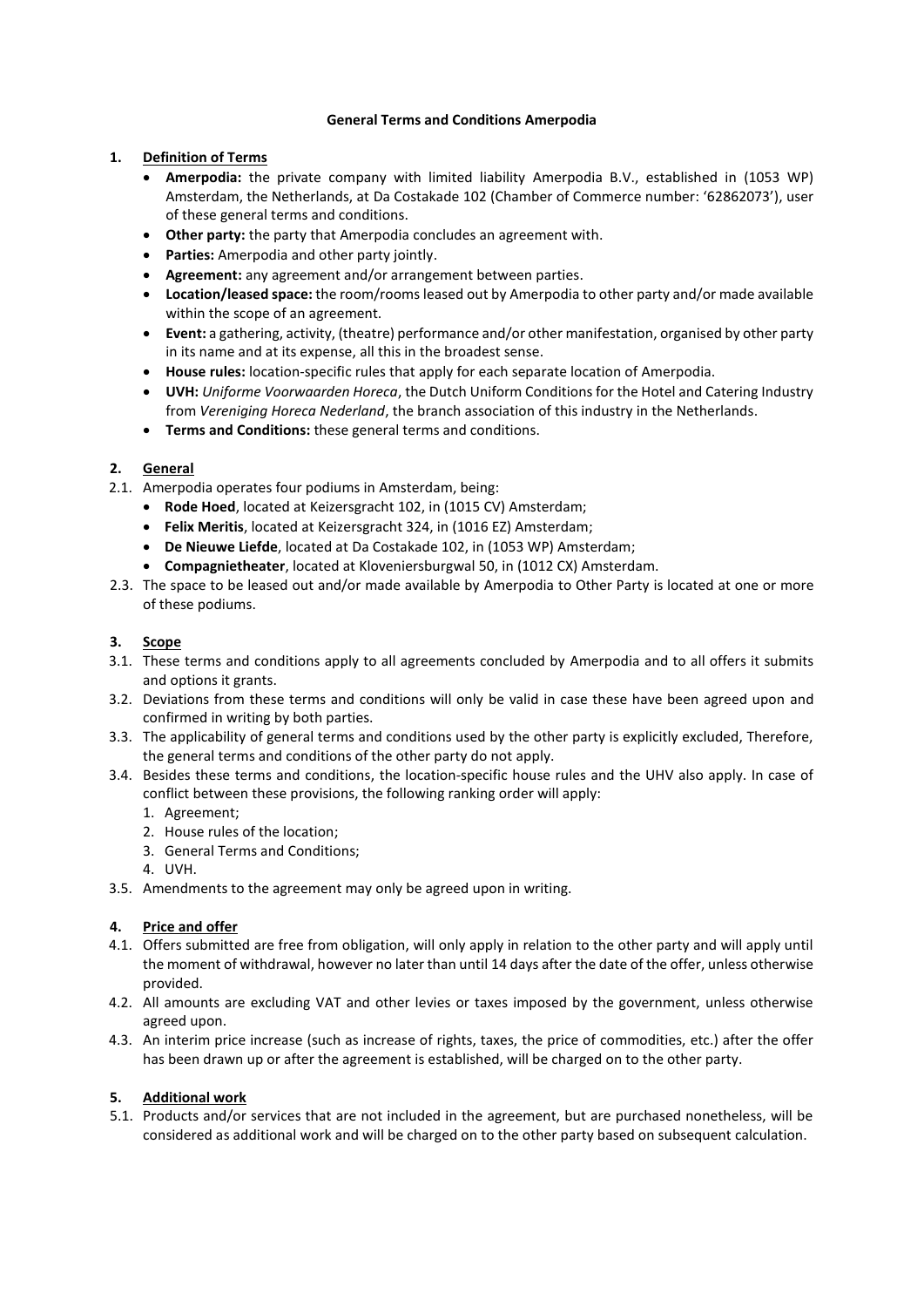- 5.2. Regular costs for cleaning are included in the lease of the space. In case Amerpodia is of the opinion that more than regular cleaning is required due to excessive dirt and/or litter, the additional costs incurred for cleaning will be charged to the other party.
- 5.3. The other party will be obliged to accept the presence of the number of staff considered necessary by Amerpodia from one hour prior to the arrival of guests and/or visitors, until one hour after the departure of guests and/or visitors and to pay said staff at the applicable hourly rate. At the time of the event Amerpodia will at all times be entitled to deploy a higher number of doormen, bathroom staff and/or wardrobe staff than initially estimated and to charge any additional costs arising from this.
- 5.4. In so far as possible, Amerpodia will lay down in writing any additional work known in advance and the consequences of this.

# **6. Payment terms**

- 6.1. Payments will be made within 14 days after the invoice date, unless otherwise stated on the invoice.
- 6.2. Amerpodia will be entitled to request an advance payment, security and/or deposit from the other party at any given time. The other party will then be obliged to make an advance payment to Amerpodia, or else provide security and/or pay a deposit.
- 6.3. In case of failure to pay in time, the other party will be in default without any further notice of default or demand and the other party will then owe the statutory commercial interest rate on the principal sum, where part of a month shall count as a full month.
- 6.4. If Amerpodia is forced to take measures in order to collect amounts it is due, all costs related to this will be borne by the other party. These extrajudicial collection costs are set at 15% of the principal sum that is due.
- 6.5. Amerpodia is authorised to suspend compliance with its performance or to wholly or partially terminate the agreement, until payment of the full amount (including interest and costs) has been received. Amerpodia has the right to deny visitors access to the leased location.
- 6.6. With regard to its payment obligations, the other party will not be authorised towards Amerpodia to invoke any compensation, discount, deduction, suspension and/or setoff.

## **7. The leased space and the rules for the other party**

- 7.1. The lease refers only to the space as set out in the agreement, for the date(s), times and purpose(s) as set out in the agreement.
- 7.2. The other party will be responsible towards Amerpodia for all persons who at the invitation of the other party, or otherwise due to any relationship with the other party - are inside or within the vicinity of the location leased out by Amerpodia to the other party. The other party will be liable towards Amerpodia for all damage caused by these persons for whatever reason, arising from whatever cause, such without prejudice to the claims Amerpodia has towards these persons.
- 7.3. All obligations and prohibitions included in these general terms and conditions, which apply to the other party, will also apply to the persons who - at the invitation of the other party, or otherwise due to any relationship with the other party - are inside or within the vicinity of the location leased out by Amerpodia. The other party will be responsible for ensuring that the persons in question are informed of the obligations and prohibitions pursuant to these general terms and conditions.
- 7.4. The other party will maintain the leased space with due care during the lease period and leave it behind in the same state as the state that it was in when it was made available to the other party. The leased space must be vacated by the other party, as soon as the event has come to an end. This also includes the removal of all the materials used by the other party, such as boxes, banners, information material, etc. The other party will be responsible for compliance with this provision by all its contracted suppliers and facilities companies. The leased space must therefore be delivered entirely vacated and clean, at the time as stated in the agreement. If the time at which the agreement comes to an end is exceeded, the other party will be charged additional costs.
- 7.5. The event to be organised by the other party must be in keeping with the reputation, image and other events of Amerpodia, its locations and the buildings and it should not cause any nuisance for other lessees/users of the building and/or for persons living nearby.
- 7.6. Hammering, drilling, posting or attaching/stapling in, on or to the building is strictly prohibited, unless Amerpodia has granted written consent for this and has approved of the fixing material in advance.
- 7.7. The presence or the use of open fire, fireworks, gas containers, confetti, balloons, rice and other material to be thrown or dropped, also smoke machines and other smoke effects are prohibited at all times, unless otherwise agreed upon in writing.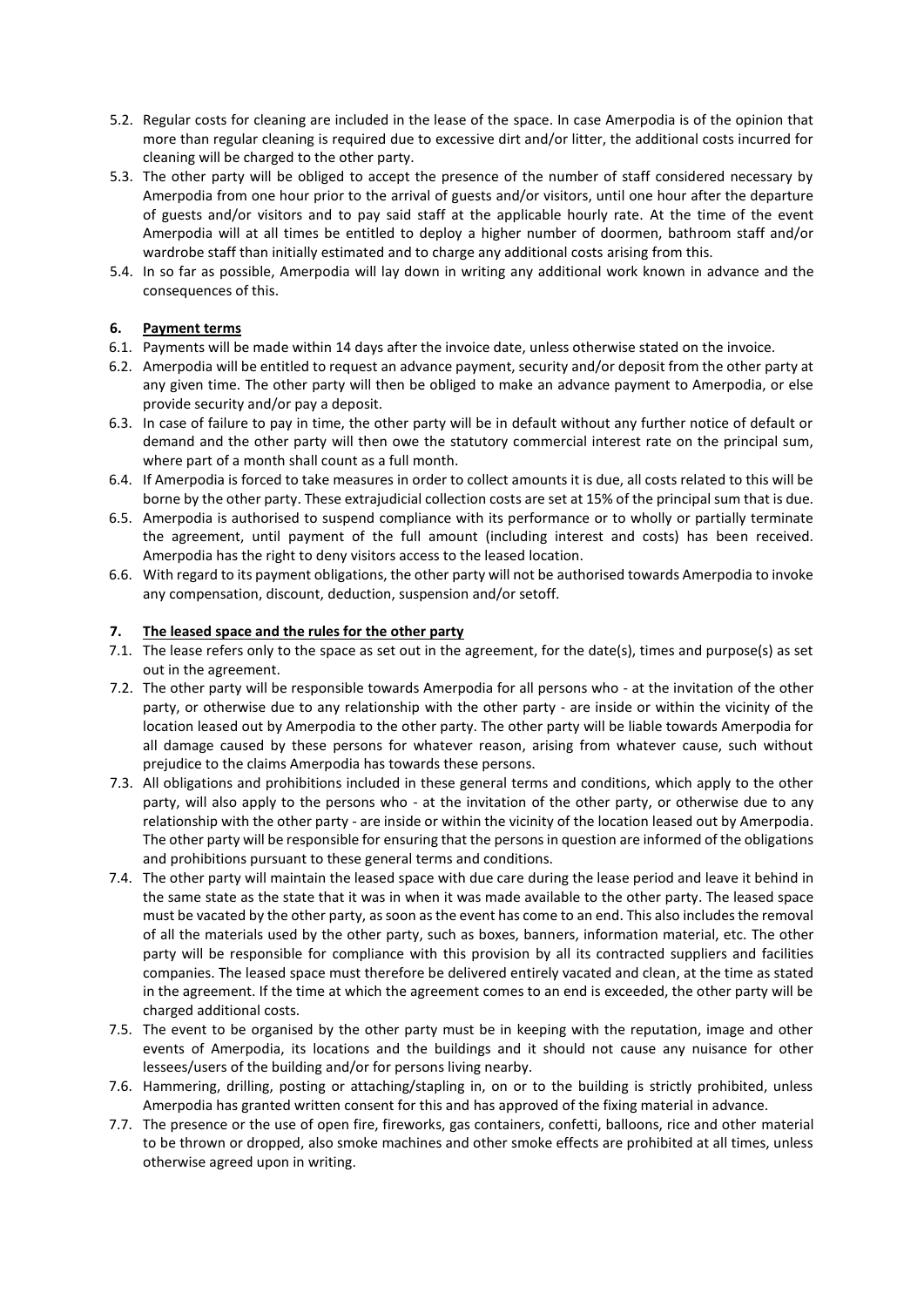- 7.8. Smoking inside the leased space is not allowed. In case a fine is imposed by the Netherlands Food and Consumer Product Safety Authority during the lease period, this fine will be borne by the other party.
- 7.9. Amerpodia may request for a detailed floor plan to be presented to Amerpodia and the Fire Department for approval, three weeks prior to a gathering. In case conditions are set based on the fire regulations, the costs ensuing from this will be fully borne by the other party. If the other party fits out the space differently from this detailed floor plan, Amerpodia will be entitled to end the event and/or terminate the agreement, without any obligation to provide compensation for damages.
- 7.10. The other party in itself will be responsible for applying for any licenses required for the event. Amerpodia will never be liable for any damage or consequences from failure to obtain a license or municipal exemption and suchlike.
- 7.11. The other party must allow for urgent and necessary repairs in or to the leased space to be carried out by or on orders from Amerpodia. In carrying out such works, Amerpodia will keep the use by the other party into account as much as possible.
- 7.12. The other party must follow the instructions from the Amerpodia staff regarding the use of the leased space. The other party will at all times be obliged to grant free access to the building managers employed by or affiliated with Amerpodia.
- 7.13. Amerpodia is authorised to have damage it observes to the leased space and to the items that are present inside repaired at the expense of the other party, in so far as this damage arose as a result of the use by the other party. This also applies in case of damage caused by the other party elsewhere in the Amerpodia locations.
- 7.14. The other party undertakes to ensure that it and its guests and other third parties comply with all measures, house rules, working conditions regulations, fire regulations and general safety regulations.
- 7.15. The other party undertakes to refrain in any way whatsoever (which includes through [mass] media, such as, but not limited to Facebook, Twitter etc.) from expressing itself in a negative way about Amerpodia or one of its locations.
- 7.16. The other party undertakes to express grievances, defects and complaints to Amerpodia in writing forthwith, yet no later than within 48 hours after having been observed, all this subject to forfeiture. Amerpodia will endeavour to solve the defects, however, its obligations will never extend beyond the amount for which the delivery of services and goods has been agreed.
- 7.17. Amerpodia will at all times be authorised to exchange the leased space for comparable space, without owing any additional compensation.
- 7.18. With the exception of the common area(s), the use of or access to rooms other than the leased space is prohibited.
- 7.19. The other party is not permitted to use the leased space for purposes other than those agreed upon in writing in advance.
- 7.20. Full or partial sub-lease by the other party is prohibited, unless otherwise agreed upon between parties.
- 7.21. Amerpodia is authorised to carry out supervision over the leased space.
- 7.22. Both prior to and after concluding an agreement, Amerpodia will be authorised to demand reasonable additional safety measures, depending on all facts and circumstances. The costs for these measures will be borne by the other party.
- 7.23. Pets or animals are not allowed inside the leased space.

# **8. Termination / cancellation**

- 8.1. Amerpodia is authorised to wholly or partially terminate an agreement at its discretion with immediate effect by way of a written statement, without any judicial intervention, or else suspend its execution, in case:
	- a. the other party fails to pay invoices or fails to pay them in time, or else fails to comply with any obligation under the agreement or fails to comply with this properly or in time;
	- b. the other party applies for (temporary) suspension of payments, a petition for liquidation of the other party is filed or ordered, the other party files for the application of a statutory debt management scheme, or the application of same is ordered, the other party is put under administration, loses the right to dispose of its assets or the other party passes away;
	- c. the other party resolves to liquidation and/or dissolution of its business; or
	- d. of force majeure; or
	- e. the other party, or else its employees, or else its visitors are guilty of discrimination, the event is in breach of the law and/or good morals and/or the ideology of Amerpodia.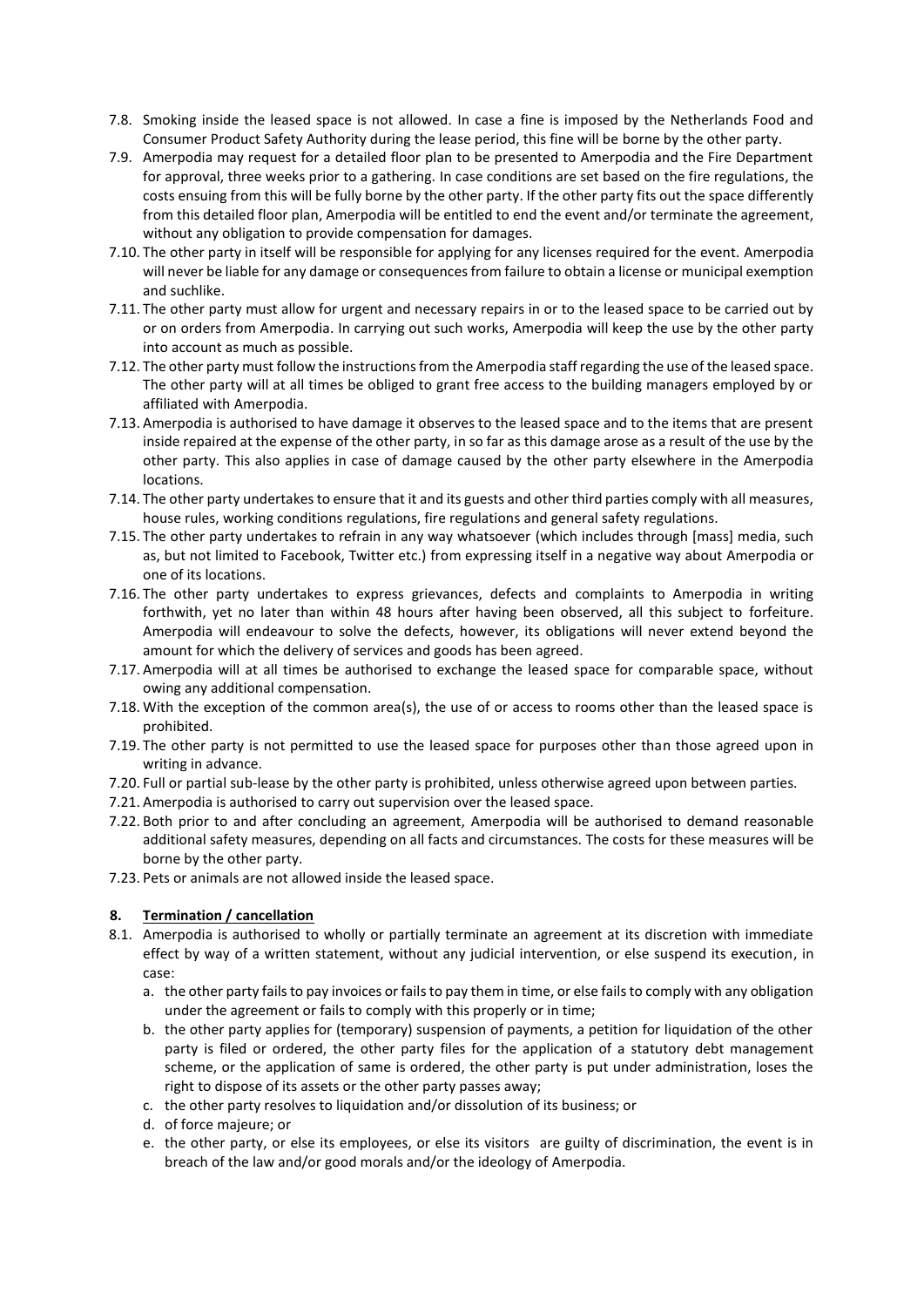- 8.2. In the event that a situation as referred to in article 8.1 presents itself, the claims of Amerpodia against the other party become immediately due and payable.
- 8.3. All damage incurred by Amerpodia as a result of the other party remaining in default of enabling the execution of the agreement, will be charged to other party. This damage also includes remuneration for any (legal) assistance Amerpodia was forced to engage.
- 8.4. In case of a cancellation by the other party, the following costs will apply:
	- One month or more than one month prior to the date when the event of the other party was scheduled to take place: the fixed location costs;
	- More than one week, but no more than one month prior to the date of the event as referred to in the agreement: the fixed location costs plus 50% of the amount as referred to in the agreement for facilities, catering and personnel;
	- One week or less prior to the date of the event as referred to in the agreement: the entire sum of the agreement.

The date on which the cancellation is received by Amerpodia in writing will be regarded as the date of cancellation. In case of a partial cancellation, the relevant remunerations will be calculated proportionally. Amerpodia is authorised to reduce the cancellation costs due from the amounts already paid by the other party.

- 8.5. In situations of force majeure, Amerpodia will not be held to comply with its obligations or compensation of any damage on the part of the other party. In addition to usual situations of force majeure, this will expressly apply as well when the presenter/chairman of the day/artist to be engaged by Amerpodia is ill or incapacitated for work.
- 8.6. In case of force majeure, Amerpodia will be authorised to (partly) terminate the agreement, by way of a written notification to that effect to the other party. Performances already provided will be charged separately.
- 8.7. Failure to obtain the required licenses/exemptions on the part of the other party will not constitute force majeure.

## **9. Liability**

- 9.1. The other party will be liable for damage incurred by third parties, arising from the use of the leased space by the other party.
- 9.2. The other party will indemnify Amerpodia against claims from third parties pertaining to damage in that respect, even if the damage was caused by employees of Amerpodia/third parties it engaged, by it committing a wrongful act or any other reason, except for in so far as there is wilful intent or gross negligence on the part of Amerpodia.
- 9.3. In case of failure to comply with the obligations ensuing from the law (such as Working Conditions Legislation), with the agreement or these general terms and conditions, with the house rules, with the UVH or with any other terms and conditions that apply, the other party will be liable for damages incurred by Amerpodia as a result of this.
- 9.4. Amerpodia is in no way whatsoever liable for goods/items brought into the leased space by the other party. This also applies for goods from third parties present in the leased space (such as coats in the wardrobe). The other party indemnifies Amerpodia against claims from third parties.
- 9.5. The other party undertakes to hold a proper third-party liability insurance. The other party will be obliged to provide Amerpodia with a copy of its insurance policy, should Amerpodia so require.
- 9.6. Amerpodia assumes the information provided by the other party to be correct and is not liable for damage that is a consequence of incorrect or incomplete information, incorrect instructions, or else information or instructions that were not submitted in time by the other party.
- 9.7. The other party should be aware that the Municipality of Amsterdam applies stringent provisions with regard to parking, loading and unloading and the weight and length of the lorry/lorries. Amerpodia will not be liable for fines, tickets, etc. in this regard.
- 9.8. Amerpodia will only be liable for direct damage if this damage is attributable to its wilful intent or gross negligence. A claim for compensation of damages must be made in writing. A legal claim from the other party regarding damage will lapse one year after the end/completion of the agreement that the claim pertains to.
- 9.9. Amerpodia will never be liable for indirect damage, consequential damage or loss of profits. The liability of Amerpodia will in any case be limited to the amount paid out by the insurer of Amerpodia plus the excess. For damage that is not covered by the insurance that was taken out the amount of the compensation for damage will be limited to the sum of the agreement.